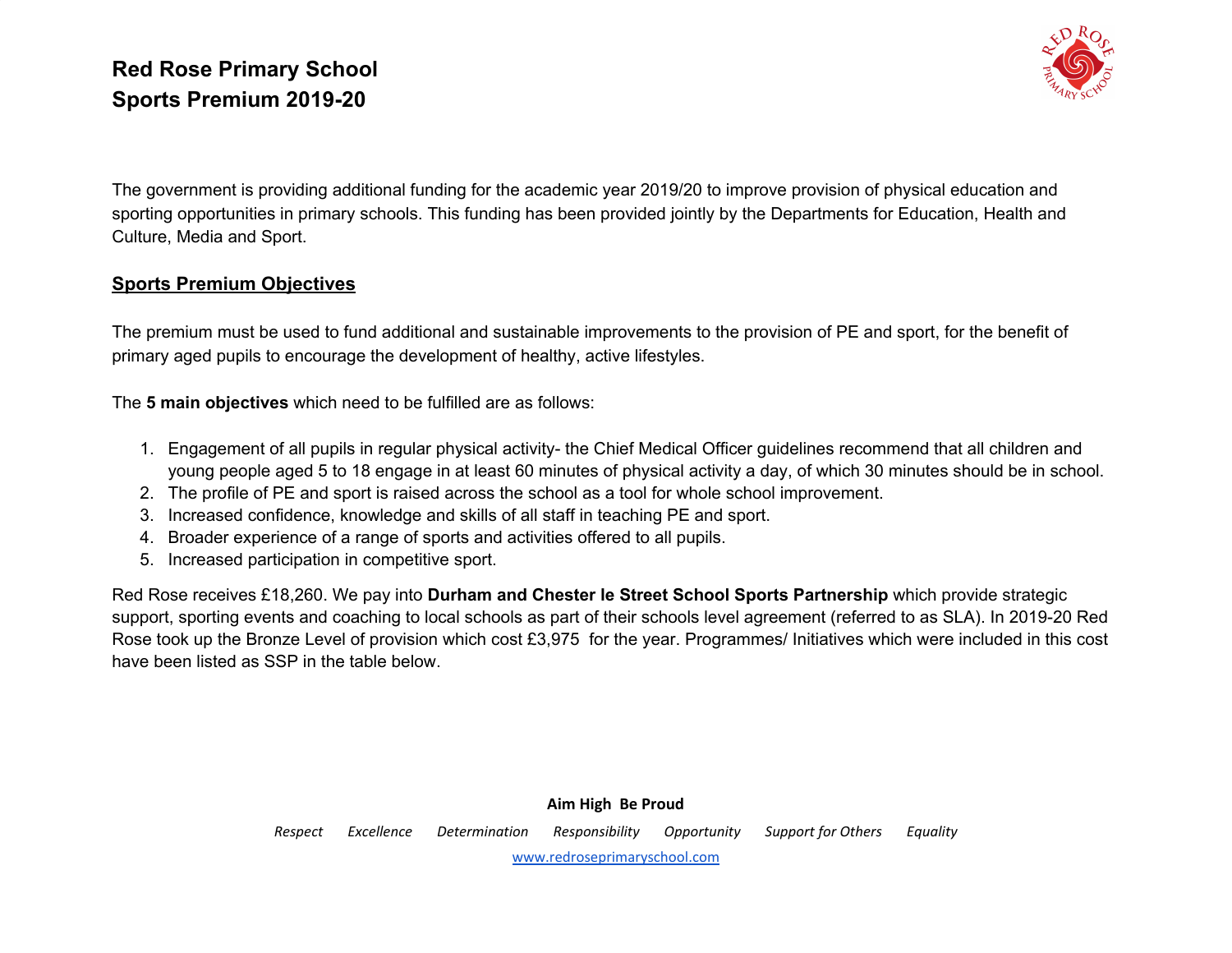

| <b>Objective</b>                                       | Programme/<br><b>Initiative</b>                                                                                                          | Cost                  | <b>Outcomes</b>                                                                                                                                  | Impact                                                                                                                                                            |
|--------------------------------------------------------|------------------------------------------------------------------------------------------------------------------------------------------|-----------------------|--------------------------------------------------------------------------------------------------------------------------------------------------|-------------------------------------------------------------------------------------------------------------------------------------------------------------------|
| 1&2<br>To increase<br>activity levels<br>for all       | <b>PE Equipment review</b>                                                                                                               | £2,111.<br>75         | Audit undertaken and<br>replacements of various balls,<br>gymnastics equipment.                                                                  | There is now a variety of large scale gymnastics<br>equipment to allow the development of strength,<br>balance and coordination of the children.                  |
|                                                        | Jumpstart Johnny<br>This is a movement/<br>dance videos which can<br>be used for whole close<br>movement breaks                          | £250                  | This is being used in Breakfast<br>club and at the start of the day/<br>and or movement breaks and wet<br>playtimes.                             | The sequences are simpler to follow and were popular<br>in engaging most of the class.                                                                            |
| 1 & 4<br>To promote<br>active and<br>happy<br>playtime | <b>Active Playtimes</b><br>Playground equipment-<br>stock and replenish.<br>Children were surveyed<br>and shown choices of<br>equipment. | Included<br>in above  | A range of play equipment that<br>could be used across the<br>seasons and which took into<br>account children's opinions<br>have been purchased. | Independent access to equipment will help with<br>the organisation and participation in active<br>playtimes.                                                      |
|                                                        | Pole protector for<br><b>Basketball shooter</b>                                                                                          | 87.32                 | Protect children who may<br>inadvertently run into the pole.                                                                                     | Children can suffer less serious head injury if<br>colliding with the pole.                                                                                       |
| <b>Objective</b>                                       | Programme/<br><b>Initiative</b>                                                                                                          | Cost                  | <b>Outcomes</b>                                                                                                                                  | <b>Impact</b>                                                                                                                                                     |
| 3<br>Raising the<br>profile of                         | To maintain silver<br>standard with<br>Sainsbury's P.E. Award                                                                            | <b>SSP</b><br>support | Silver Award (carried over from<br>last year due to pandemic)                                                                                    | Supports the drive to raise the profile and<br>implementation of school intra and inter<br>competitions as well as delivering the PE                              |
| PE.                                                    | SSP Strategic support 1/2<br>day to support the<br>application for the award.<br>The award helps the                                     |                       |                                                                                                                                                  | curriculum.<br>Motivation to embed new initiatives and aim for<br>the next level. The impact means a higher<br>percentage of children are engaged in sport in and |

#### **Aim High Be Proud**

*Respect Excellence Determination Responsibility Opportunity Support for Others Equality*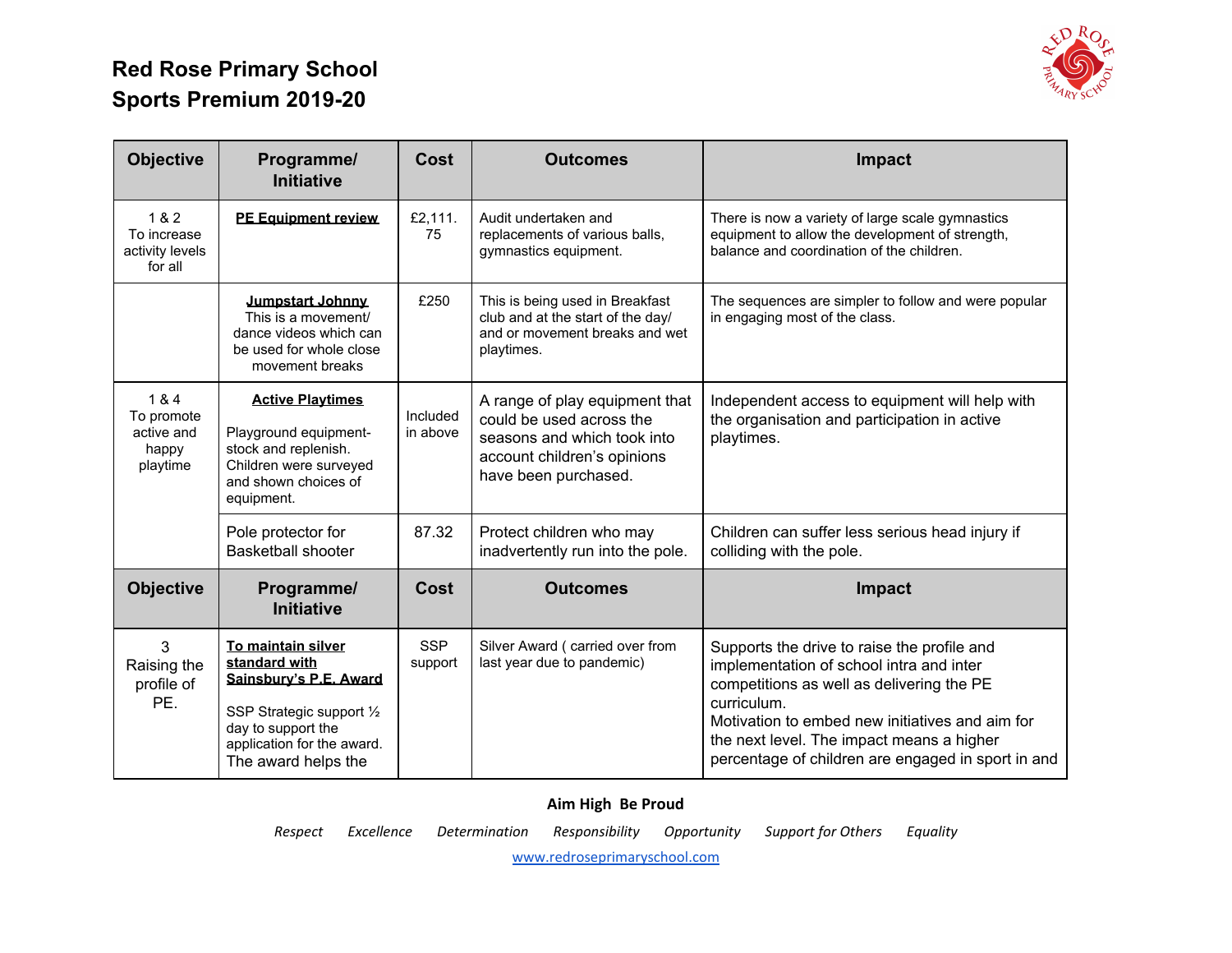

|                                          | school reflect upon<br>teaching and<br>participation throughout<br>school<br>1.<br>Include sport<br>reports in<br>newsletters<br>2. 2 hours of<br>timetabled sport<br>per week<br>3.<br>Sports leaders<br>4.<br><b>Pupil Voice</b><br>Sport inclusion<br>5. |                                                                |                                                           |                                         | outside of school.<br>This has been greatly disrupted due to school<br>closures due to the Corona Virus but was on track<br>upto March 2020 |               |  |
|------------------------------------------|-------------------------------------------------------------------------------------------------------------------------------------------------------------------------------------------------------------------------------------------------------------|----------------------------------------------------------------|-----------------------------------------------------------|-----------------------------------------|---------------------------------------------------------------------------------------------------------------------------------------------|---------------|--|
|                                          | Sports Day/ Durham<br>Dash                                                                                                                                                                                                                                  | School<br><b>SSP</b>                                           | Virtual sporting events publicised<br>and partaken in.    |                                         | We had children in the top 3 for many events and good<br>participation levels in our virtual school sports day.                             |               |  |
| 3 & 4                                    | <b>Coaching support</b>                                                                                                                                                                                                                                     | <b>SSP</b>                                                     | Opportunities for children to be                          |                                         |                                                                                                                                             |               |  |
| To support<br>teaching,                  | Coaches from the SSP                                                                                                                                                                                                                                        | coached by professional sports<br>coaches and for staff to see |                                                           | <b>Coaching provided by SSP Coaches</b> |                                                                                                                                             |               |  |
| knowledge<br>and skills of               | provide CPD to staff<br>throughout the year                                                                                                                                                                                                                 |                                                                | demonstration lessons.                                    | Year                                    | <b>Sport</b>                                                                                                                                | <b>Number</b> |  |
| all staff in<br>teaching PE<br>and sport | covering a range of<br>sports.                                                                                                                                                                                                                              |                                                                |                                                           | Y3/4<br>Y5/6                            | Invasion games-<br>Basketball                                                                                                               | 75<br>75      |  |
|                                          |                                                                                                                                                                                                                                                             |                                                                |                                                           | Y3/4<br>Y5/6                            | Tennis                                                                                                                                      | 75<br>75      |  |
|                                          | <b>Bike training</b><br>Getting children riding<br>their bike independently.                                                                                                                                                                                | <b>SSP</b><br>Due July<br>2020 tbc                             | Increase bike confidence training<br>in Reception and Y1. |                                         | More children are confident to ride and balance. This<br>has been supported by provision of bike and scooter<br>racks by the school.        |               |  |

#### **Aim High Be Proud**

*Respect Excellence Determination Responsibility Opportunity Support for Others Equality*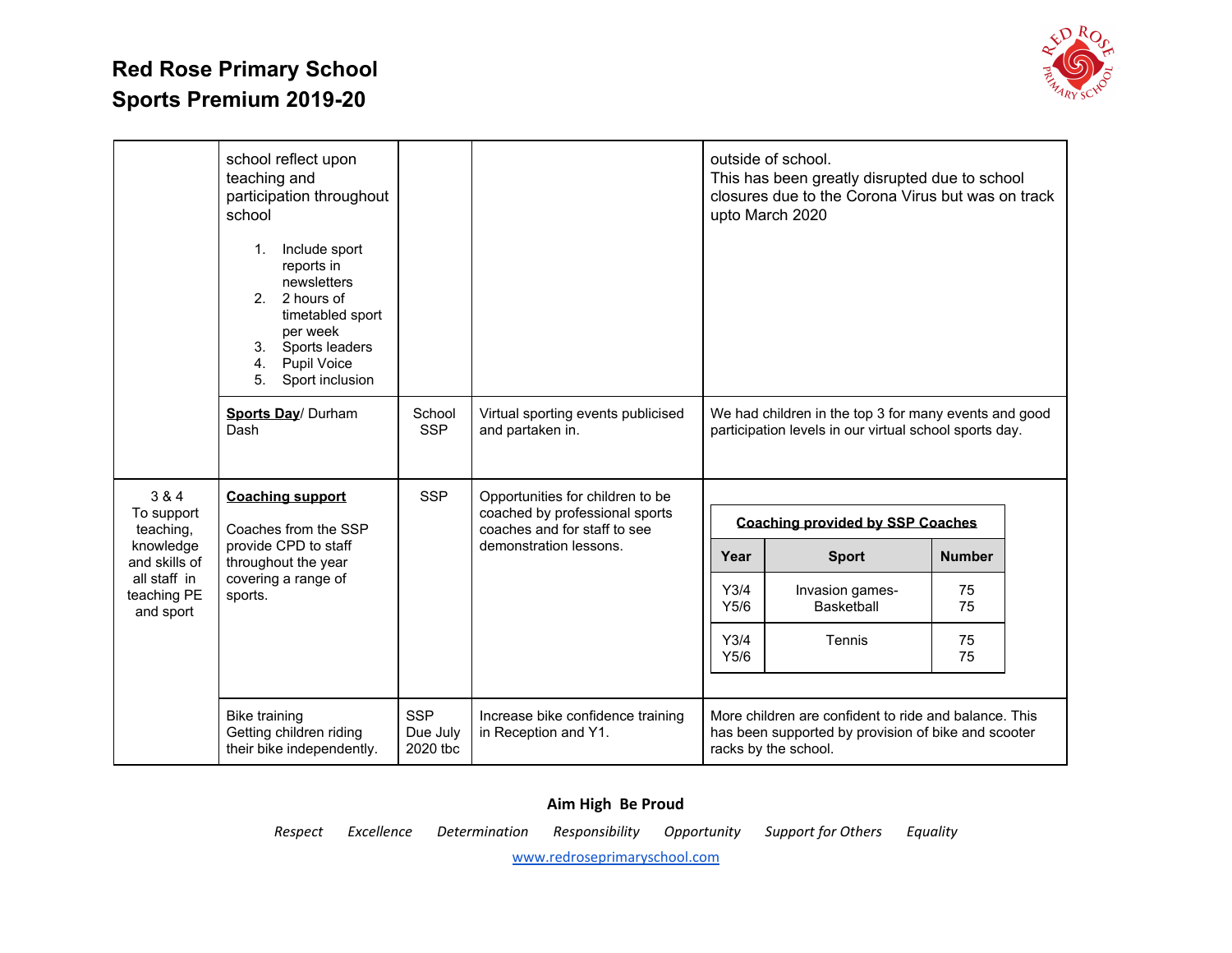

|                                                                                                                                                                             | Teaching children fun<br>active games which they<br>can play in and out of<br>school.                                                                                                                                                               | *£150<br><b>AE</b><br>Sports<br>Coach<br>Due May<br>2020<br>(resched<br>uled Aut<br>20) | Street games for KS2 and 1                                                                                                                                                                                                                                                                                                                      | New games and skills learnt by Sports Lead teacher<br>who will incorporate these in lessons over the year.<br>Hopefully this will lead to greater fitness levels as well<br>as throwing ability.                                                                                                                                                                |
|-----------------------------------------------------------------------------------------------------------------------------------------------------------------------------|-----------------------------------------------------------------------------------------------------------------------------------------------------------------------------------------------------------------------------------------------------|-----------------------------------------------------------------------------------------|-------------------------------------------------------------------------------------------------------------------------------------------------------------------------------------------------------------------------------------------------------------------------------------------------------------------------------------------------|-----------------------------------------------------------------------------------------------------------------------------------------------------------------------------------------------------------------------------------------------------------------------------------------------------------------------------------------------------------------|
|                                                                                                                                                                             | <b>CPD</b><br>Attend SSP meetings to<br>support PE leader in their<br>role developing PE and<br>sports within school.<br>Gymnastics and dance<br>courses for KS1 and 2.<br>Supply cover.                                                            | <b>SSP</b><br>£516                                                                      | Staff benefit from CPD accessed<br>through 2 SSP leader days.<br>Gymnastics course for KS2 and<br>Teaching dance KS1 and 2.                                                                                                                                                                                                                     | Support with content and delivery of lessons.<br>Competitions and opportunities for taster days for the<br>children.<br>Various areas-curriculum, national strategies, physical<br>activity expectations, new initiatives introduced to<br>school.<br>Direct impact in increased confidence in teaching dance<br>and gymnastics and improved lesson structures. |
| <b>Objective</b>                                                                                                                                                            | Programme/<br><b>Initiative</b>                                                                                                                                                                                                                     | Cost                                                                                    | <b>Outcomes</b>                                                                                                                                                                                                                                                                                                                                 | <b>Impact</b>                                                                                                                                                                                                                                                                                                                                                   |
| 5<br>To increase<br>the<br>participation<br>in competitive<br>sport<br>To provide a<br>broader<br>experience of<br>a range of<br>sports and<br>activities<br>offered to all | <b>Competitions</b><br>As part of the SSP we<br>have access to a fully<br>organised annual<br>programme of<br>competitions,<br>tournaments and festivals<br>in addition to the National<br><b>School Games</b><br>(competing within the<br>County). | <b>SSP</b>                                                                              | Opportunities for pupils to<br>participate in competition against<br>other schools. This year we have<br>taken a "B" team where possible<br>for children who are keen to<br>participate.<br>To raise awareness of different<br>sports and achievements and<br>thereby fostering an atmosphere<br>of aspiration amongst the younger<br>children. | See Table 1.1 & 1.2<br>below                                                                                                                                                                                                                                                                                                                                    |
|                                                                                                                                                                             |                                                                                                                                                                                                                                                     |                                                                                         |                                                                                                                                                                                                                                                                                                                                                 |                                                                                                                                                                                                                                                                                                                                                                 |

#### **Aim High Be Proud**

*Respect Excellence Determination Responsibility Opportunity Support for Others Equality*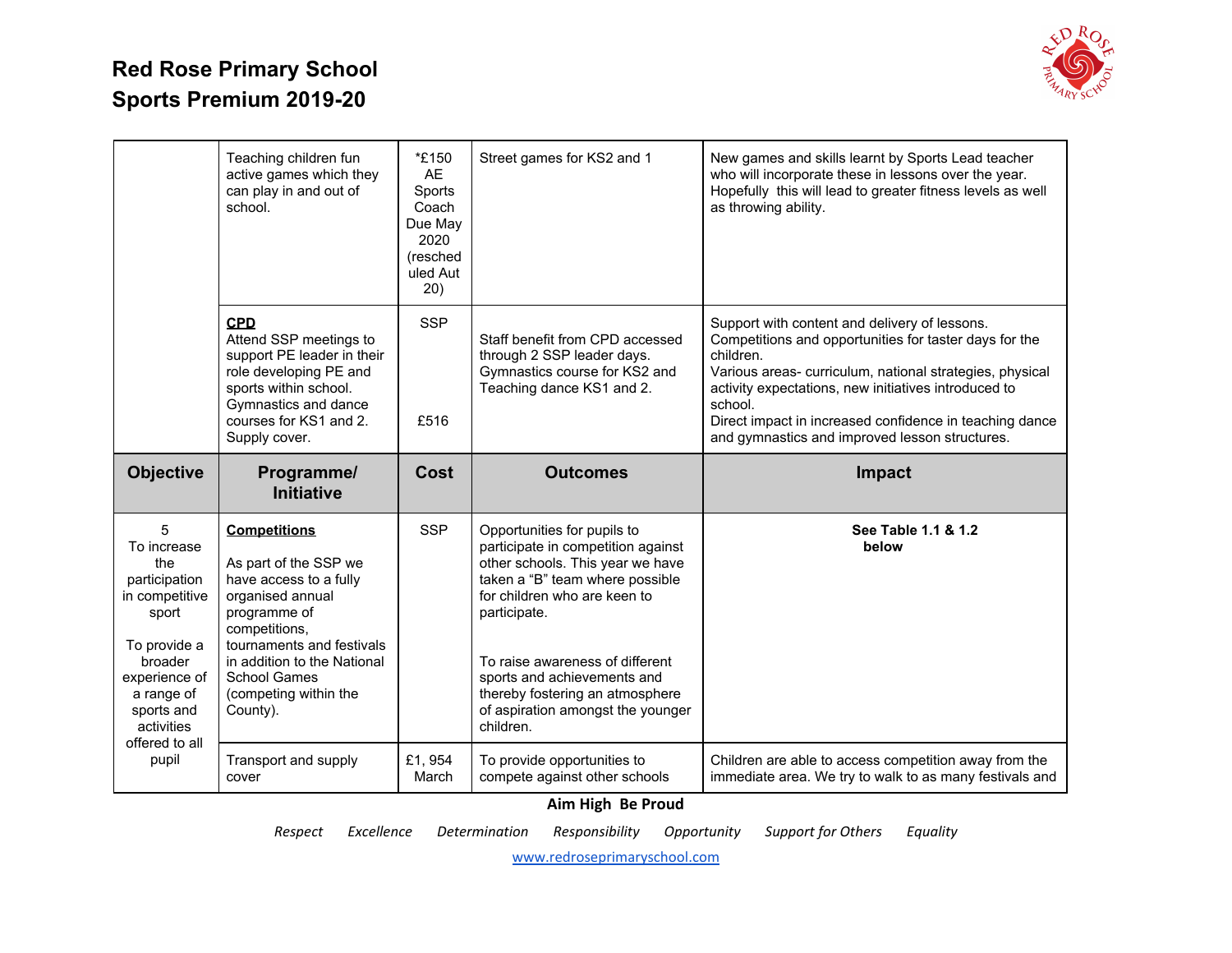

|                                                                                                                   | 2020 | and areas.                                                                                   | competitions as possible. |
|-------------------------------------------------------------------------------------------------------------------|------|----------------------------------------------------------------------------------------------|---------------------------|
| Affiliation to Chester le<br><b>Street Primary Schools'</b><br>Football, rugby, netball<br>and athletics leagues. | £175 | Children have the opportunities to<br>compete against other schools in<br>a range of sports. | See Table 2               |
|                                                                                                                   |      |                                                                                              |                           |

| Table 1. Festivals Attended (Up to March 2020) |                                                                       |  |  |  |  |  |
|------------------------------------------------|-----------------------------------------------------------------------|--|--|--|--|--|
| <b>Year Group Attending</b>                    | Festival                                                              |  |  |  |  |  |
| Y1                                             | Y1 Gymnastics Carousel (Rainbow                                       |  |  |  |  |  |
| <b>Y2</b>                                      | KS1 Multi- Sports (Starlight)<br>Y2 Multi Sports festival (Moonlight) |  |  |  |  |  |
| Y <sub>3</sub>                                 | Multi Sports Festival                                                 |  |  |  |  |  |
| Y5                                             | Laser Run                                                             |  |  |  |  |  |
| Y4                                             | Quick sticks Hockey<br>Gymnastics festival                            |  |  |  |  |  |

**Table 1.1 Competitions Entered with SSP (up to March 2020)**

**Aim High Be Proud** *Respect Excellence Determination Responsibility Opportunity Support for Others Equality*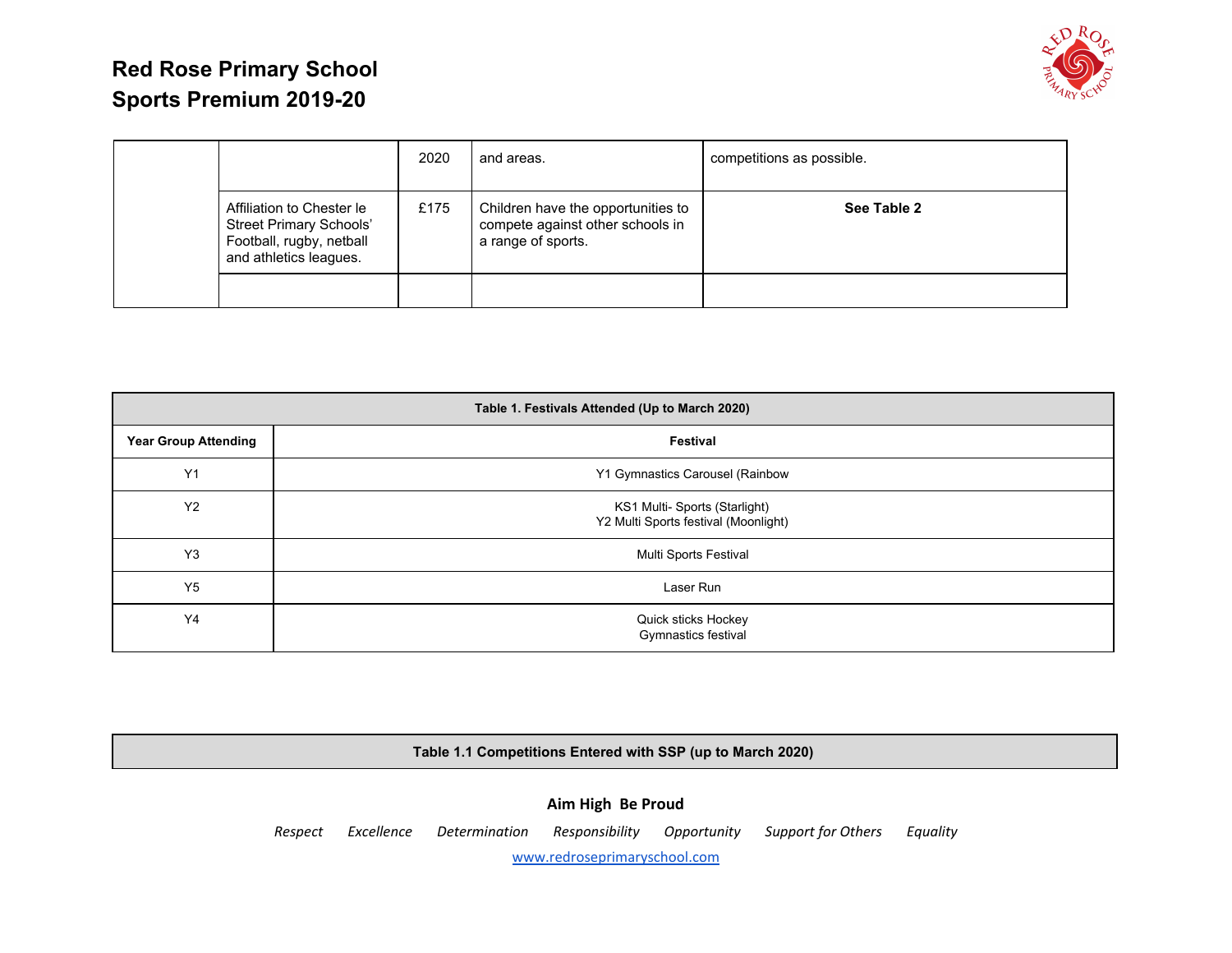

| Year         | <b>Sport</b>            | No. | <b>Result</b>                                                         |  |  |  |
|--------------|-------------------------|-----|-----------------------------------------------------------------------|--|--|--|
| Y3,4,5,6     | Area X-C                | 24  | Y3/4 boys, Yr3/4 girls, Y5/6 girls, Y5 individual - Qualify to County |  |  |  |
| Y3,4,58<br>6 | County X-C              | 9   | Yr3/4 boys 3rd-Yr3/4 girls-1st Yr5/6 boys- 2nd, Y5/6 girls-4th        |  |  |  |
| Y5/6         | <b>Indoor Athletics</b> | 24  | Won local, area and qualified to Level 3 Winter Games                 |  |  |  |
| Y3/4,58<br>6 | Gymnastics              | 19  | 2 teams<br>Qualified to Level 3 Winter Games                          |  |  |  |
| Y5/6         | Tag Rugby               | 10  | Competed but not through to the Winter Games                          |  |  |  |
| Y3/4,58<br>6 | Swimming Gala           | 16  | 2nd team                                                              |  |  |  |
| Y5/6         | Triathlon               | 16  | 2 teams. 5th and 7th & individual boy-2nd                             |  |  |  |

|      | <b>Table 2. Competitions Entered in Local Leagues</b> |     |                                            |  |  |  |  |  |
|------|-------------------------------------------------------|-----|--------------------------------------------|--|--|--|--|--|
| Year | <b>Sport</b>                                          | No. | <b>Results</b>                             |  |  |  |  |  |
| Y5/6 | Football League                                       | 10  | Played in A League                         |  |  |  |  |  |
| Y5/6 | Football Grimes cup                                   | 10  | Finals                                     |  |  |  |  |  |
| Y5/6 | Watson Cup                                            | 10  | 2nd                                        |  |  |  |  |  |
| Y5/6 | Indoor Football                                       | 6   | Area Finals                                |  |  |  |  |  |
| Y5/6 | <b>Girls Football League</b>                          | 10  | Competed 12 teams                          |  |  |  |  |  |
| Y5/6 | County Football qualifiers                            |     | Competed but not through to the next round |  |  |  |  |  |

#### **Aim High Be Proud** *Respect Excellence Determination Responsibility Opportunity Support for Others Equality*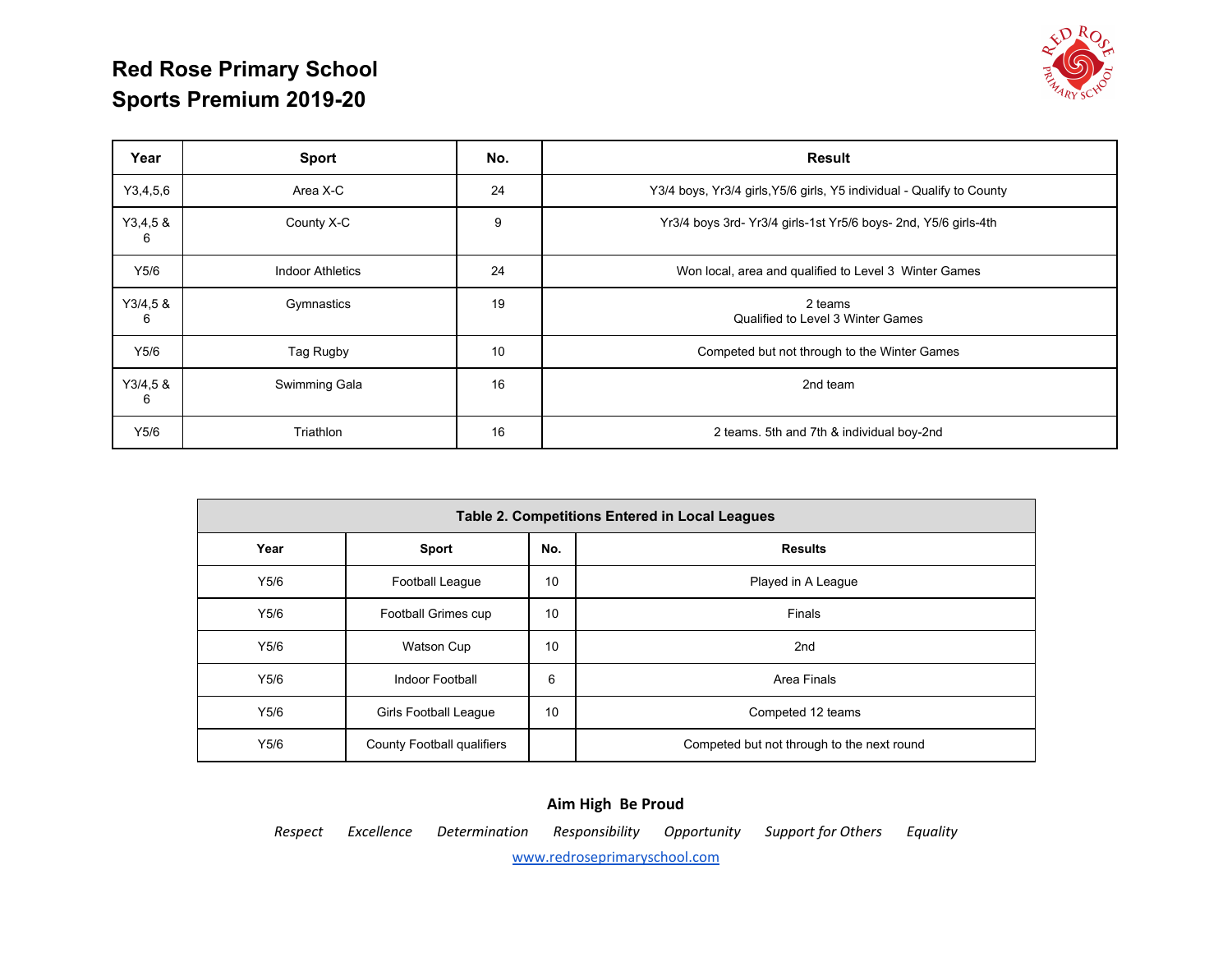

| Y5/6 | XC Saturday League | . . | Girls team- 3rd and Boys- 4th team               |
|------|--------------------|-----|--------------------------------------------------|
| Y5/6 | Rugby League       | 10  | Competed but weather cancelled end of the league |

| <b>Objective</b>                                 | Programme/<br><b>Initiative</b>                                                                                                                | Cost                                                                                                                                                                                      | <b>Outcomes</b>                                                                                                                                                                                                                                                                                                                                                                                                                            |   |                                                                                    |              | <b>Impact</b>                                                                                                                                                                                                                                                               |                 |
|--------------------------------------------------|------------------------------------------------------------------------------------------------------------------------------------------------|-------------------------------------------------------------------------------------------------------------------------------------------------------------------------------------------|--------------------------------------------------------------------------------------------------------------------------------------------------------------------------------------------------------------------------------------------------------------------------------------------------------------------------------------------------------------------------------------------------------------------------------------------|---|------------------------------------------------------------------------------------|--------------|-----------------------------------------------------------------------------------------------------------------------------------------------------------------------------------------------------------------------------------------------------------------------------|-----------------|
| 1, 2<br>Promoting<br>health and<br>participation | <b>Change 4 Life Club</b><br>Targeted children were<br>invited to a weekly club<br>where various sports and<br>activities were sampled.        | £500<br><b>AES</b><br>Sports<br>Coaching<br>up to<br>March                                                                                                                                | Opportunity to encourage<br>participation in sport and lead to a<br>healthy lifestyle.<br>Children invited were not<br>participating in any outside sport.<br>12 KS1 & 15 KS2 children<br>attended.<br>4 Y6s and 4 Y5s (nominated but<br>unable to take part due to Corona<br>Virus closures) took part in a<br>programme of academic and<br>practical activities based at<br>Durham University, Maiden Castle<br>and at Gateshead Stadium |   |                                                                                    |              | All the children enjoyed the club, especially the small<br>numbers. An outside sports provider taught street<br>games. It was a very popular club with keen uptake.<br>Children would like it to continue. Children are playing<br>the games outside of lessons and school. |                 |
|                                                  | <b>Gifted and Talented Y5</b><br>& Y6<br>To encourage children<br>who show ability and<br>talent over a range of<br>sports to develop further. | <b>SSP</b>                                                                                                                                                                                |                                                                                                                                                                                                                                                                                                                                                                                                                                            |   | All of the children continue to take part in school and<br>extracurricular sports. |              |                                                                                                                                                                                                                                                                             |                 |
|                                                  | <b>After school Clubs</b>                                                                                                                      | <b>SSP</b><br>Children encouraged to try<br>&<br>different sports and increase their<br>School<br>participation.<br>Targeted coaching of school<br>Staff<br>teams to support competition. |                                                                                                                                                                                                                                                                                                                                                                                                                                            |   |                                                                                    |              | Clubs offered up to March.                                                                                                                                                                                                                                                  |                 |
|                                                  | Providing various sports<br>to increase the levels of<br>participation across                                                                  |                                                                                                                                                                                           |                                                                                                                                                                                                                                                                                                                                                                                                                                            |   |                                                                                    | Year         | No. of<br>Ch.                                                                                                                                                                                                                                                               | Clubs available |
|                                                  | school as well as<br>supporting competition                                                                                                    |                                                                                                                                                                                           |                                                                                                                                                                                                                                                                                                                                                                                                                                            |   |                                                                                    | 1            | 10                                                                                                                                                                                                                                                                          | Multi-Sports    |
|                                                  | teams                                                                                                                                          |                                                                                                                                                                                           |                                                                                                                                                                                                                                                                                                                                                                                                                                            | 2 | 10                                                                                 | Multi-Sports |                                                                                                                                                                                                                                                                             |                 |
|                                                  |                                                                                                                                                |                                                                                                                                                                                           |                                                                                                                                                                                                                                                                                                                                                                                                                                            |   | 3                                                                                  | 15           | Football, xc, athletics,<br>invasion games, gymnastics,<br>multisports                                                                                                                                                                                                      |                 |

#### **Aim High Be Proud**

*Respect Excellence Determination Responsibility Opportunity Support for Others Equality*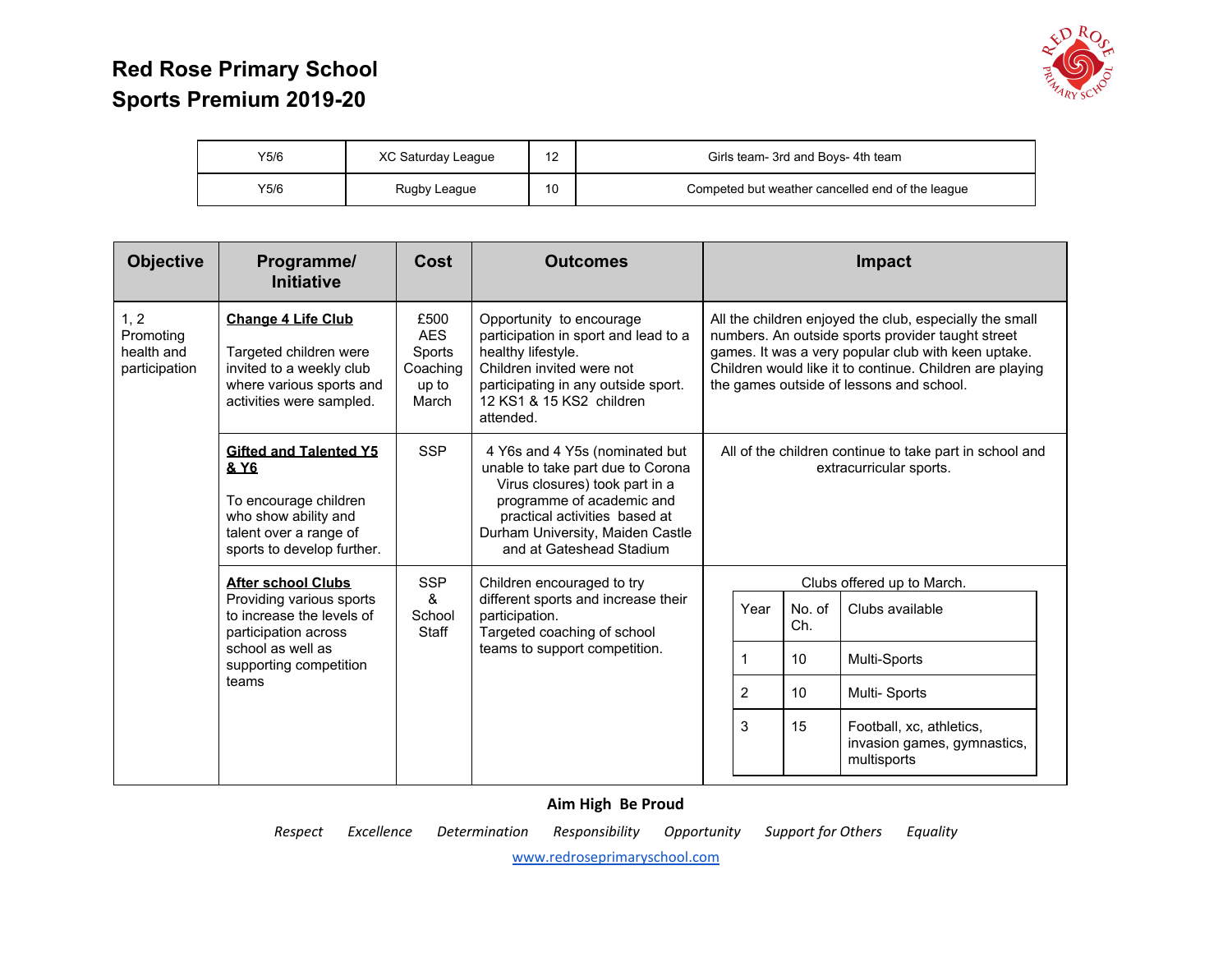

|                                                                                                   |                                                                                                                    |                                                                     |                                                                                                                                           | 4 | 18                         | Football, girls football, xc<br>and athletics, invasion<br>games, gymnastics, tag<br>rugby                                                                                                                                                                                                                                                                                                          |
|---------------------------------------------------------------------------------------------------|--------------------------------------------------------------------------------------------------------------------|---------------------------------------------------------------------|-------------------------------------------------------------------------------------------------------------------------------------------|---|----------------------------|-----------------------------------------------------------------------------------------------------------------------------------------------------------------------------------------------------------------------------------------------------------------------------------------------------------------------------------------------------------------------------------------------------|
|                                                                                                   |                                                                                                                    |                                                                     |                                                                                                                                           | 5 | 40                         | Football, tag rugby, xc,<br>netball, athletics and girls<br>football, invasion games,<br>gymnastics                                                                                                                                                                                                                                                                                                 |
|                                                                                                   |                                                                                                                    |                                                                     |                                                                                                                                           | 6 | 40                         | Football, rugby, xc, tag<br>rugby, netball, multisport,<br>athletics, girls football,<br>gymnastics                                                                                                                                                                                                                                                                                                 |
|                                                                                                   | <b>Swimming</b><br>All children will be able to<br>swim 25m confidently by<br>Y <sub>6</sub> .                     | £3,981<br>Lesson<br>and<br>transport<br>(TBC<br>due to<br>closures) | Extra lessons across all Year<br>groups and targeting non/ weaker<br>swimmers.                                                            |   |                            | The aim is to revisit and build on their skills as they get<br>bigger and stronger and focus time given to those that<br>need it most. Before schools closed all the targeted<br>year groups had an opportunity to swim. This year at<br>92% have met the expectations of swimming 25m on<br>their front and back. 87% can swim using a range of<br>strokes and 84% can perform a safe self rescue. |
| 2, 586<br>To make links<br>and develop<br>partnerships<br>to local sport<br>clubs and<br>coaches. | <b>Links with Outside</b><br><b>Clubs</b><br><b>Hockey Wildcats</b><br>٠<br>Durham City<br>$\bullet$<br>Gymnastics | <b>SSP</b>                                                          | To follow up children's<br>experiences of sports within<br>school and signpost them to local<br>clubs.                                    |   |                            | Taster sessions and coaching were enjoyed by the<br>children. Their achievements from attending these<br>clubs have been shared in assemblies as is other<br>sporting achievements. Less events due to school<br>closures.                                                                                                                                                                          |
| 1 & 4                                                                                             | <b>NUFC</b><br>Adult leader working with<br>each KS2 class every<br>week for a year.                               | £6,500                                                              | To foster an active lifestyle with a<br>whole child approach fostering<br>problem solving and resilience<br>using the Commando Joe scheme |   | member of NUFC foundation. | A box of resources supported by whole school training<br>on using the programme was provided. KS1 were<br>taught by class teachers and KS2 were supported by a                                                                                                                                                                                                                                      |

#### **Aim High Be Proud**

*Respect Excellence Determination Responsibility Opportunity Support for Others Equality*